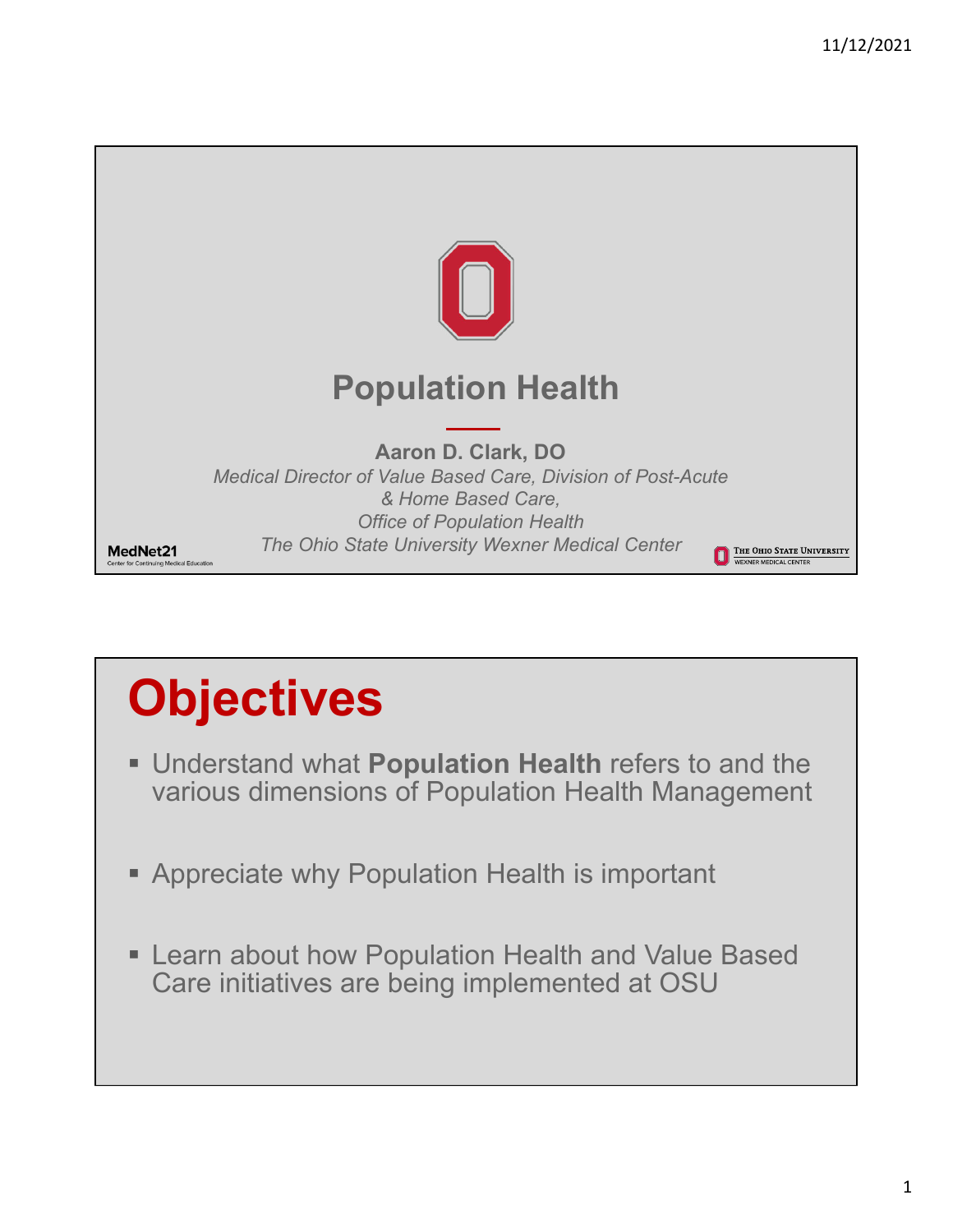## **What is Population Health and The Various Dimensions of Population Health**

## **What is Population Health? It depends on who you are and what you do**

- **For Clinicians: Clinical Quality Metrics/Care Gap Closures**
- For Administration: ACOs/MCO Contracts/MIPS/BPCI/CPC+
- Public Health: Immunizations/Safe drinking water/Disaster Prep
- Community Health: Health Equities/Social Needs/Advocacy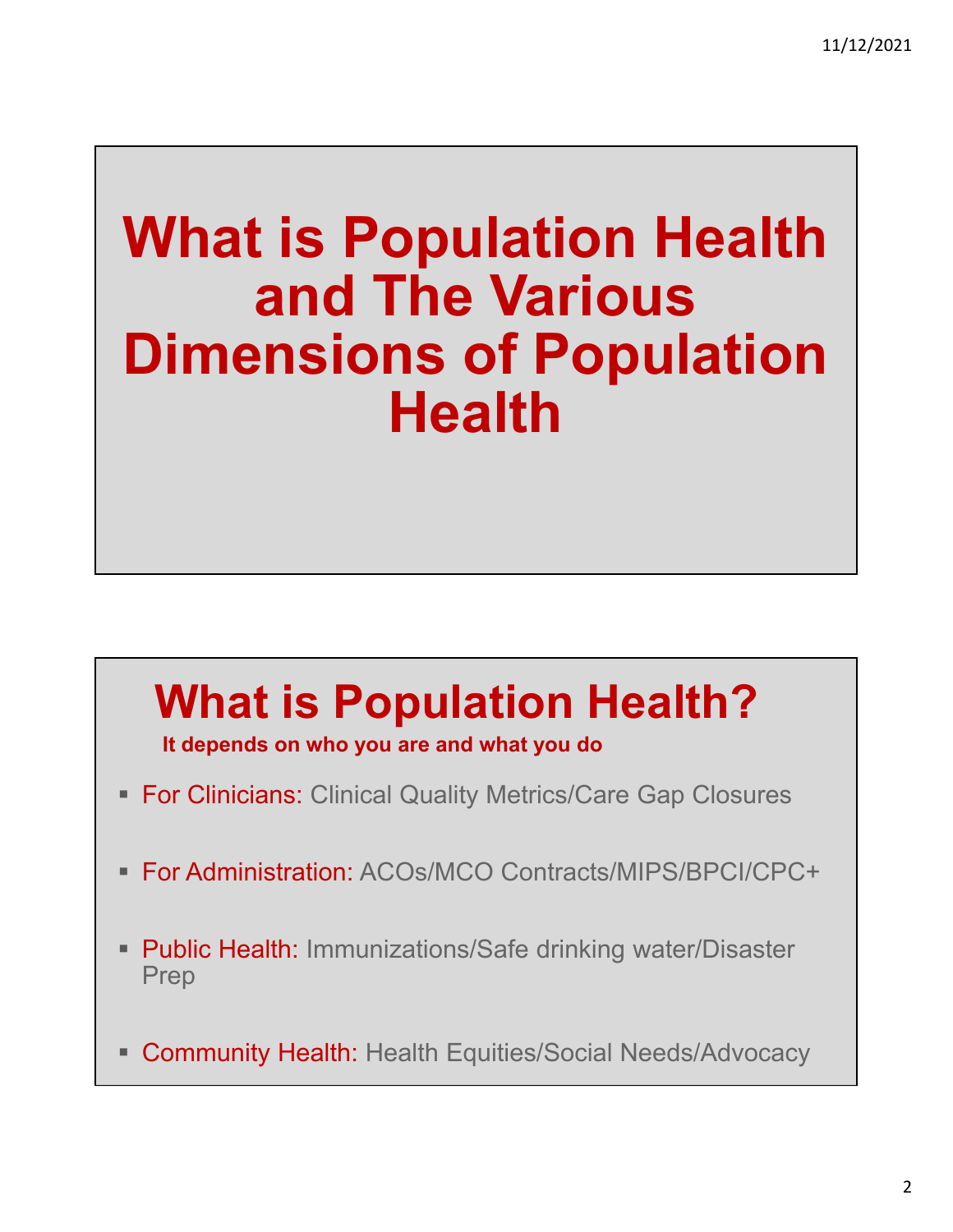

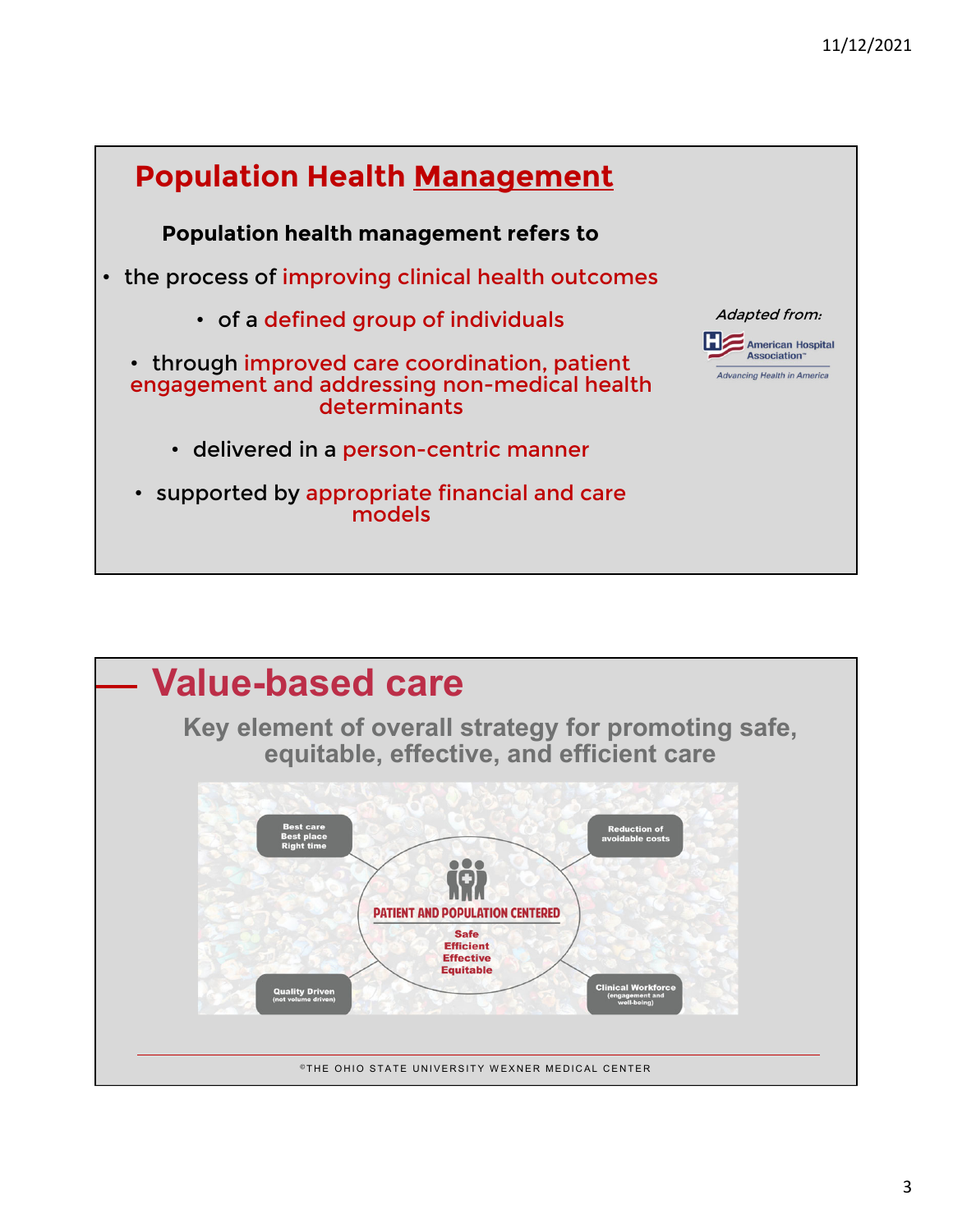

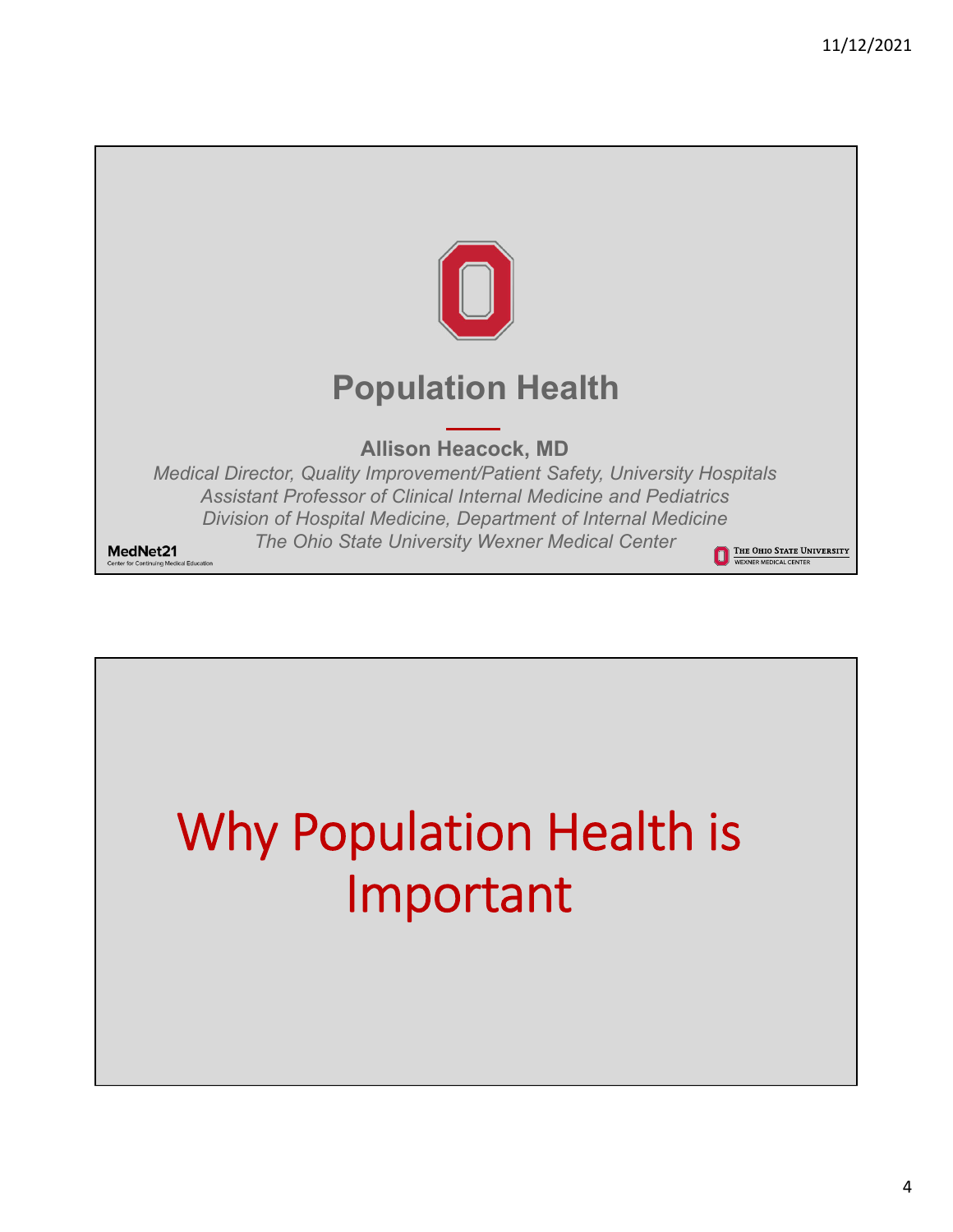

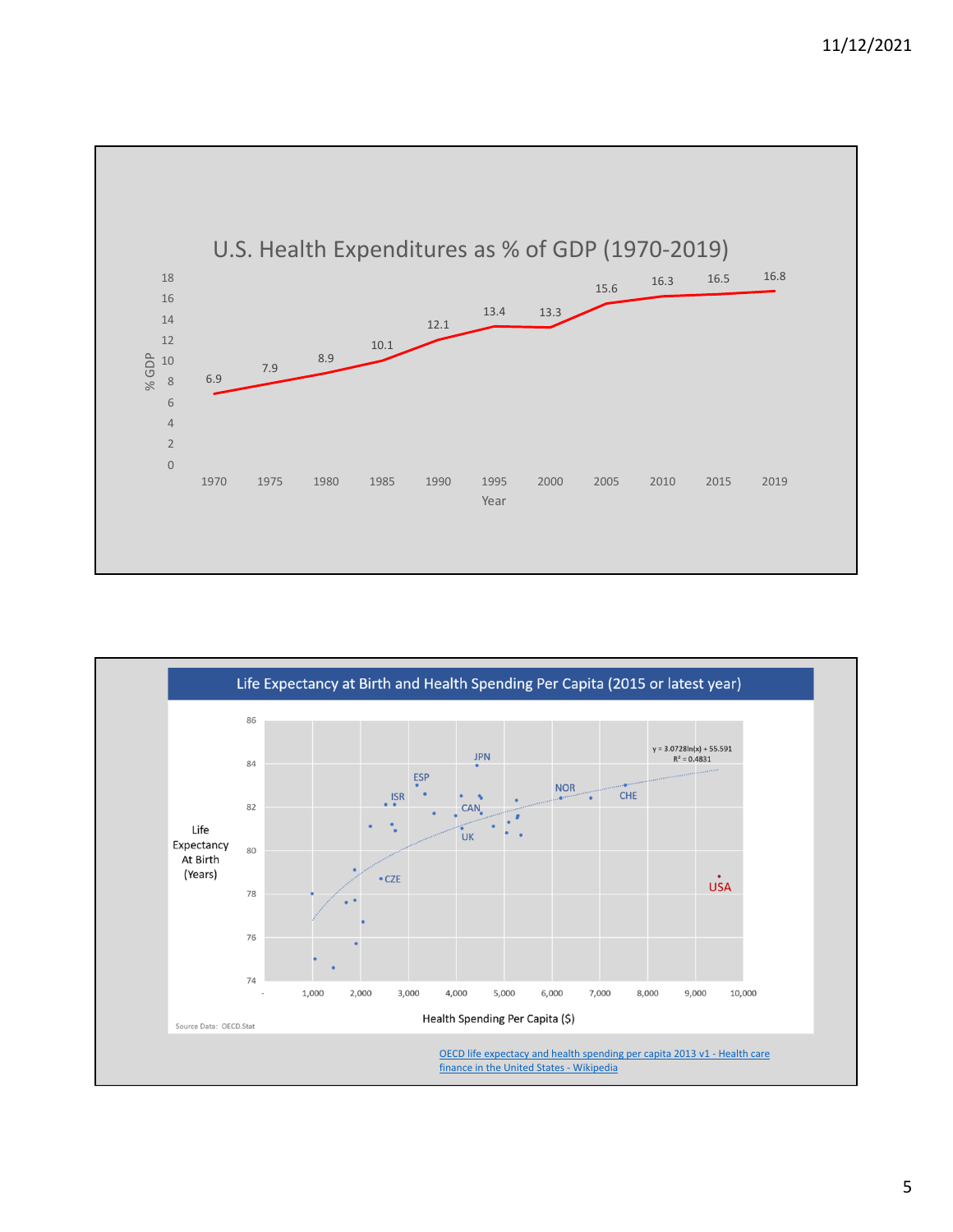

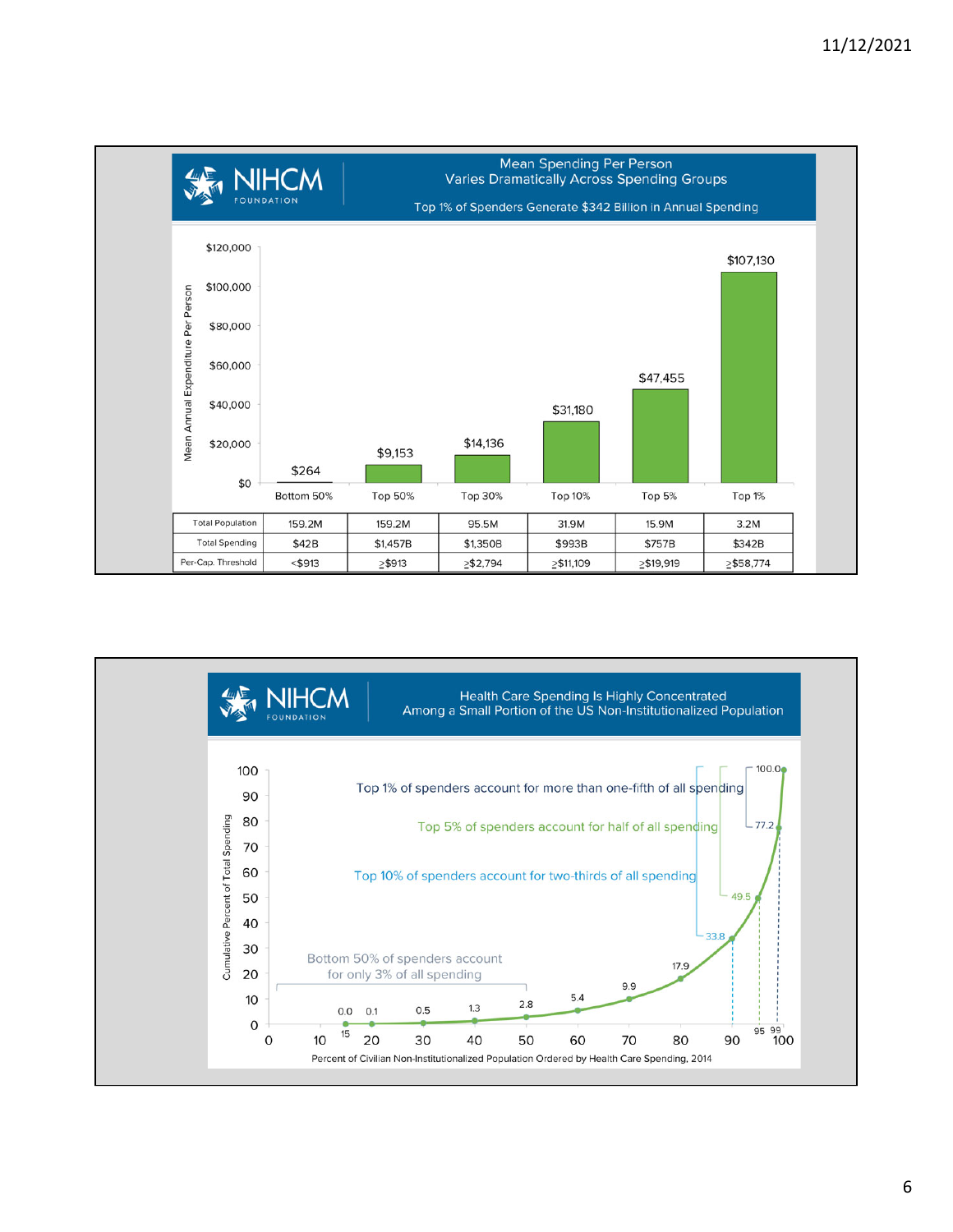|                                                                                                                                                                                                                                                                  |                            | <b>Volume vs. Value Based Revenue Models</b>                                             |
|------------------------------------------------------------------------------------------------------------------------------------------------------------------------------------------------------------------------------------------------------------------|----------------------------|------------------------------------------------------------------------------------------|
| Managing against predictable inputs<br>Payment models that reward:<br>Visits/procedures/RVUs                                                                                                                                                                     |                            | Managing against outcomes<br>Payment models that reward:<br>quality outcomes over volume |
| Quantity/Volume Lower \$ Risk                                                                                                                                                                                                                                    |                            | Higher \$ Risk<br>Full Capitation<br>Full Capitation                                     |
| Fee for service                                                                                                                                                                                                                                                  | <b>ACOs</b><br><b>OCPC</b> |                                                                                          |
|                                                                                                                                                                                                                                                                  | CPC+                       |                                                                                          |
|                                                                                                                                                                                                                                                                  | <b>BPCI-A</b>              |                                                                                          |
| Acronyms:<br>ACO: Accountable Care Organization<br>OCPC: Ohio (Medicaid) Comprehensive Primary Care<br>Comprehensive (CMS/Multi-payer) Primary Care Plus (evolution from PCMH - Patient Centered Medical Home)<br>Bundled Payments for Care Improvement-Advanced |                            |                                                                                          |

| <b>Volume vs. Value Based Revenue Models</b>                                                |                                                             |                                                                                         |                                                                                                                                                                                                                            |  |
|---------------------------------------------------------------------------------------------|-------------------------------------------------------------|-----------------------------------------------------------------------------------------|----------------------------------------------------------------------------------------------------------------------------------------------------------------------------------------------------------------------------|--|
| Managing against predictable inputs<br>Payment models that reward<br>Visits/procedures/RVUs |                                                             | Managing against outcomes<br>Payment models that reward<br>quality outcomes over volume |                                                                                                                                                                                                                            |  |
| Quantity/Volume                                                                             | Lower \$ Risk                                               |                                                                                         | Higher \$ Risk<br>► Quality/Outcomes                                                                                                                                                                                       |  |
|                                                                                             | Fee for service                                             | <b>ACOs</b><br><b>OCPC</b><br>CPC+<br><b>BPCI-A</b>                                     | <b>Full Capitation</b>                                                                                                                                                                                                     |  |
|                                                                                             | Traditional medical care in US is the Fee for Service model |                                                                                         | - Payment is tied to providing a service, not to the health outcome<br>- No payment for work done outside context of a visit/episode of care<br>- Incentivizes system utilization = increased costs with variable outcomes |  |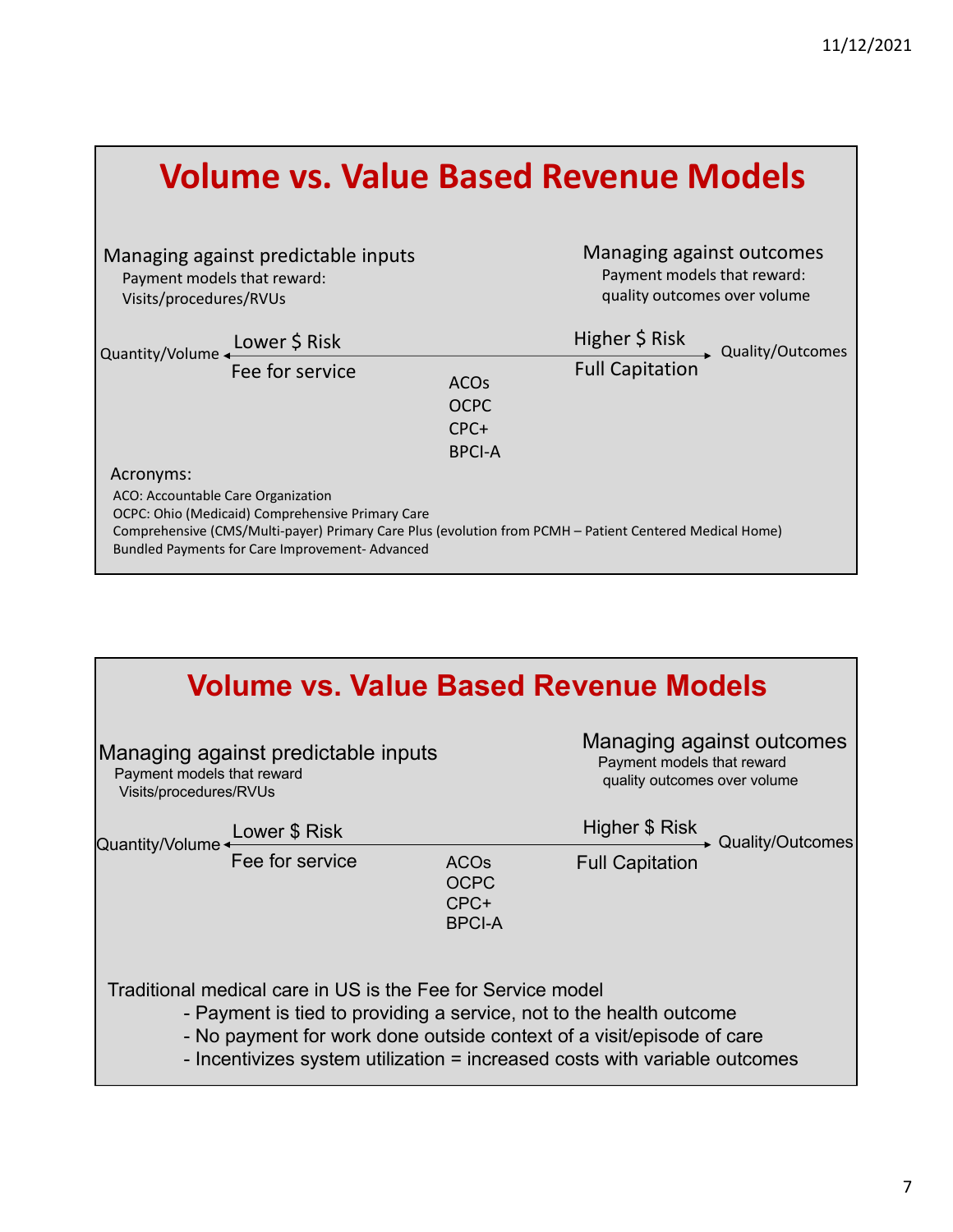| <b>Volume vs. Value Based Revenue Models</b>                                                                                                                                                                                            |                                                     |                                                                                         |  |  |  |
|-----------------------------------------------------------------------------------------------------------------------------------------------------------------------------------------------------------------------------------------|-----------------------------------------------------|-----------------------------------------------------------------------------------------|--|--|--|
| Managing against predictable inputs<br>Payment models that reward<br>Visits/procedures/RVUs                                                                                                                                             |                                                     | Managing against outcomes<br>Payment models that reward<br>quality outcomes over volume |  |  |  |
| Quantity/Volume + Lower \$ Risk                                                                                                                                                                                                         |                                                     | Higher \$ Risk Quality/Outcomes                                                         |  |  |  |
| Fee for service                                                                                                                                                                                                                         | <b>ACOs</b><br><b>OCPC</b><br>CPC+<br><b>BPCI-A</b> | <b>Full Capitation</b>                                                                  |  |  |  |
| Value Base Care Models:<br>- Share financial 'risk' of providing care for populations of people<br>- Reward quality outcomes<br>- Focus on prevention and care coordination<br>- Revenues not entirely connected to 'visits' (examples) |                                                     |                                                                                         |  |  |  |

# How Population Health and Value Based Care Initiatives are being Implemented at OSU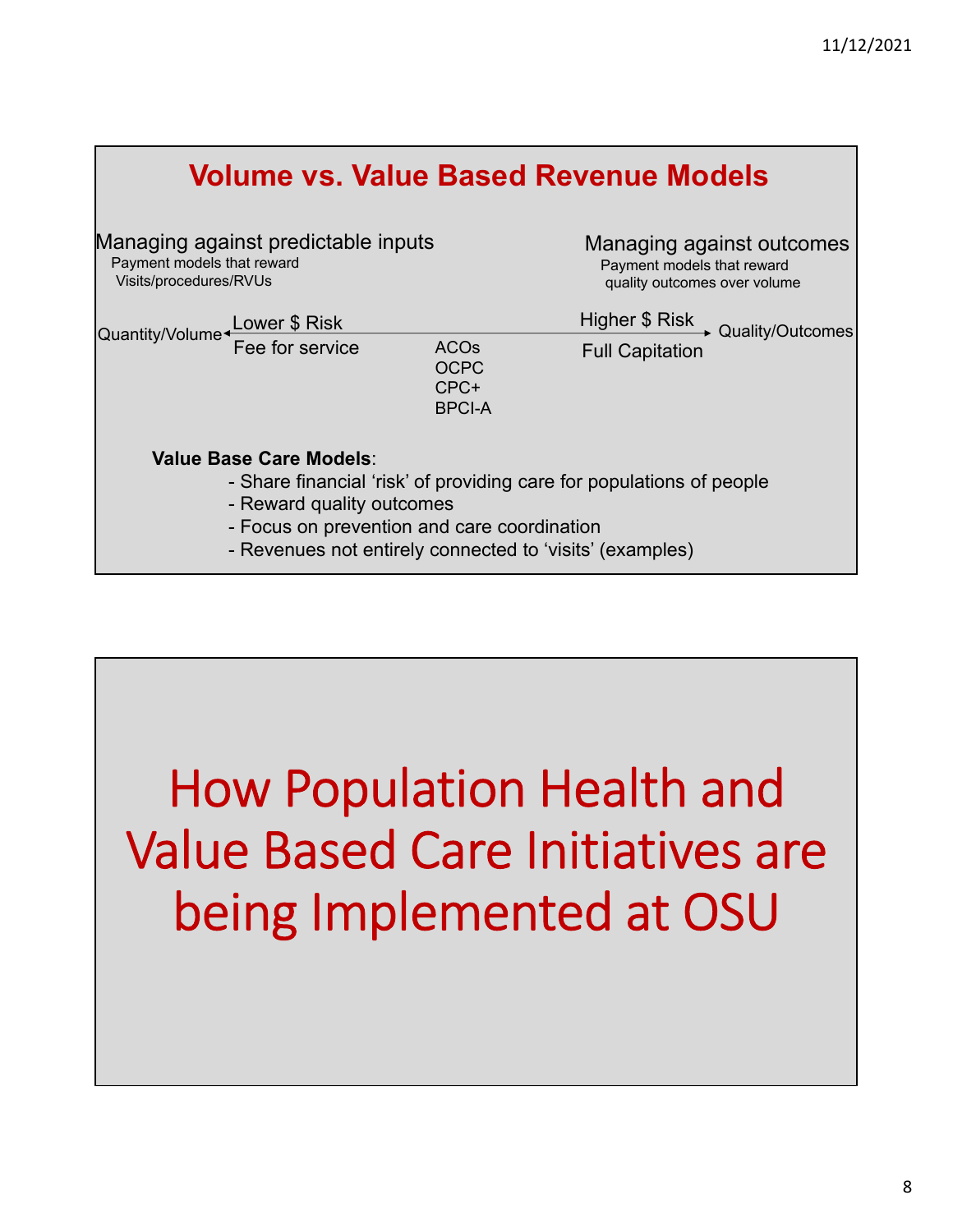

## **How did we get here?**

#### **What's MACRA?**

The Medicare Access and CHIP Reauthorization Act of 2015 (MACRA) is a bipartisan legislation signed into law on April 16, 2015. MACRA created the Quality Payment Program that: •Repeals the Sustainable Growth Rate (PDF) formula

•Changes the way that Medicare rewards clinicians for value over volume by creating a quality payment program with two tracks:

•Streamlines multiple quality programs under the new Merit Based Incentive Payments System (MIPS) – Similar to Meaningful Use

•Gives bonus payments for participation in eligible alternative payment models (APMs)

https://www.cms.gov/Medicare/Quality‐Initiatives‐Patient‐Assessment‐Instruments/Value‐Based‐Programs/MACRA‐MIPS‐and‐APMs/MACRA‐MIPS‐and‐APMs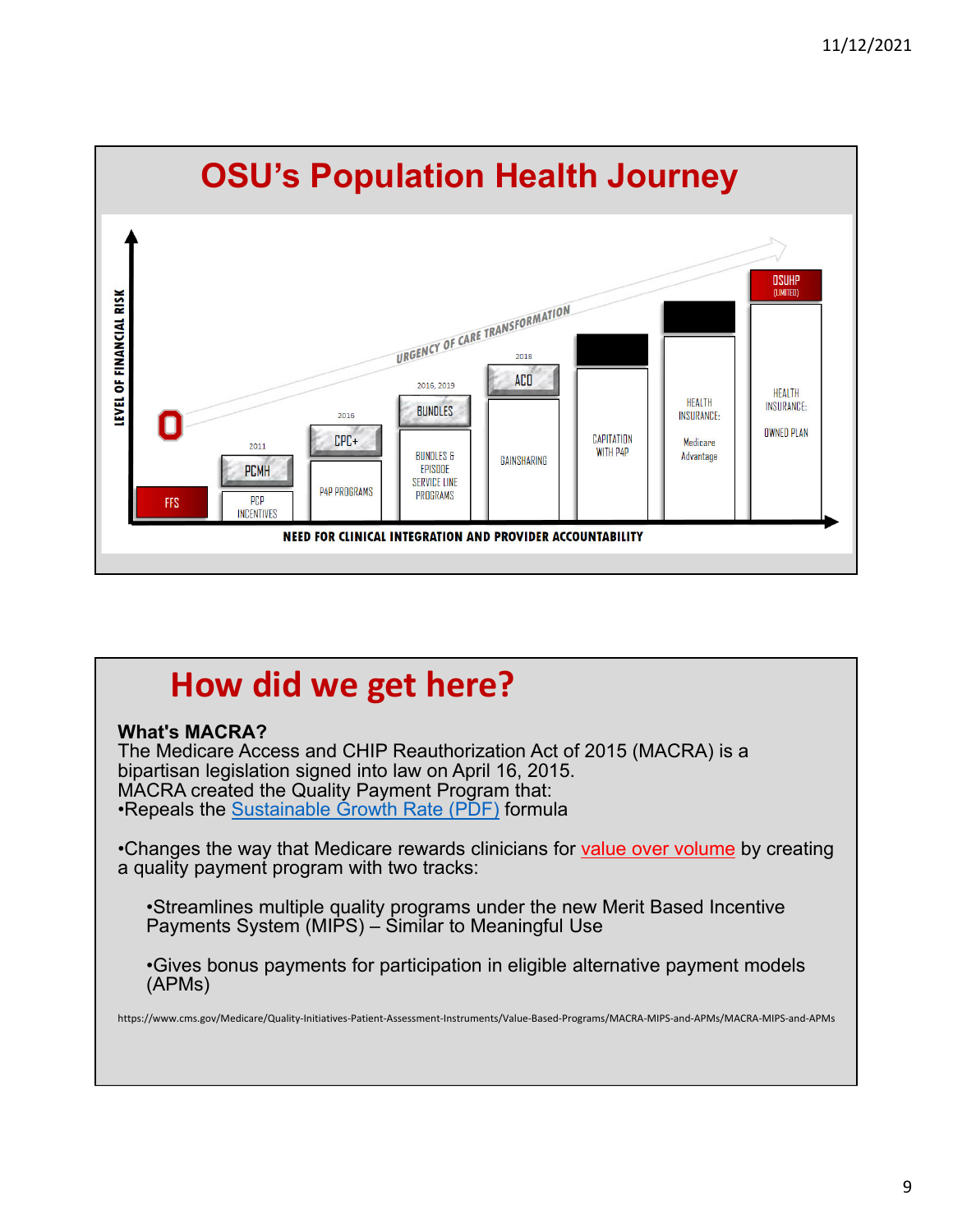### **The CMS Quality Payment Program Has Two Participation Tracks**

**MIPS:** Merit‐based Incentive Payment System.

In MIPS, you may earn performance‐based payment adjustments for the services you provide to Medicare patients.

You generally have to report on measure and activity data for the Quality, Improvement Activities, and Promoting Interoperability performance categories, collected during the performance year.

> Payments are adjusted up or down based on these scores

#### **Alternative Payment Model:** An **APM** is a

customized payment approach developed by CMS, often designed to provide incentives to clinicians who are providing high-quality, high-value care. APMs can focus on specific clinical conditions, care episodes, or populations.

Examples include:

Medicare Shared Savings Plan (ACO) Under an MSSP, if the organization can realize savings by providing high‐quality and low‐cost care to a defined group of Medicare beneficiaries seen by the providers participating in the MSSP, Medicare will share the savings with the ACO.

BPCI‐A/CPC+/PCF/ESRD/ etc.

https://qpp.cms.gov/about/qpp‐overview

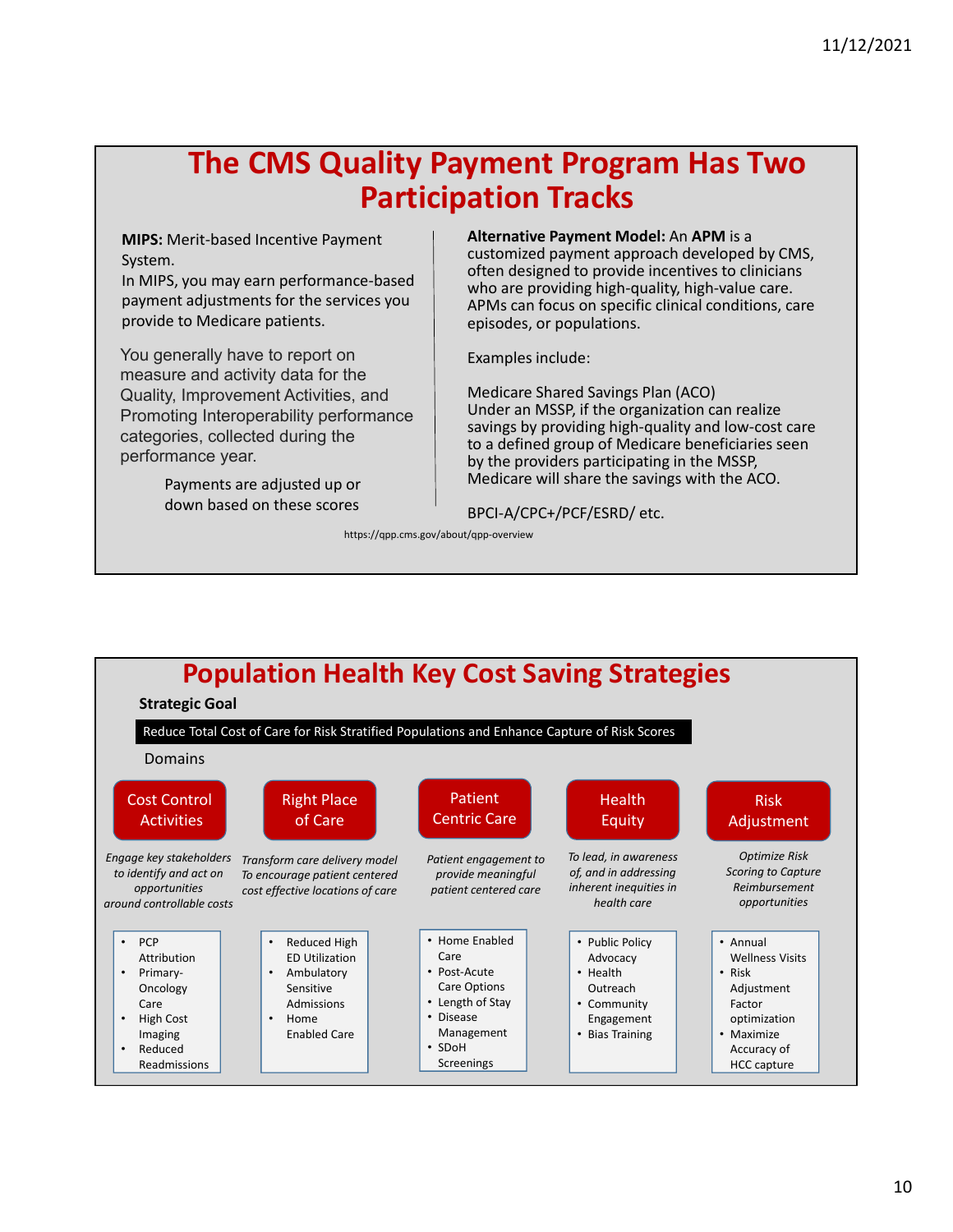